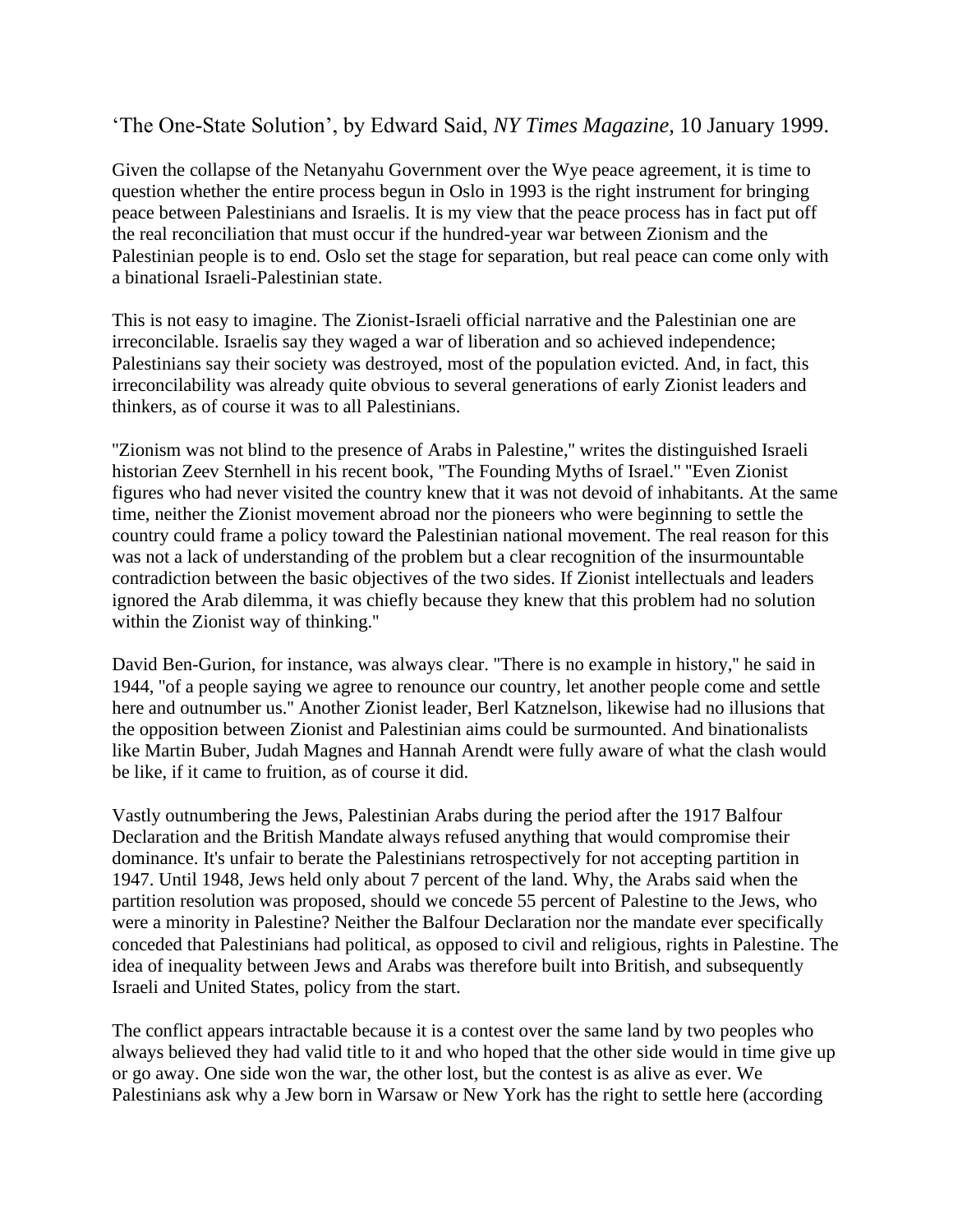to Israel's Law of Return), whereas we, the people who lived here for centuries, cannot. After 1967, the conflict between us was exacerbated. Years of military occupation have created in the weaker party anger, humiliation and hostility.

To its discredit, Oslo did little to change the situation. Arafat and his dwindling number of supporters were turned into enforcers of Israeli security, while Palestinians were made to endure the humiliation of dreadful and noncontiguous ''homelands'' that make up about 10 percent of the West Bank and 60 percent of Gaza. Oslo required us to forget and renounce our history of loss, dispossessed by the very people who taught everyone the importance of not forgetting the past. Thus we are the victims of the victims, the refugees of the refugees.

Israel's raison d'etre as a state has always been that there should be a separate country, a refuge, exclusively for Jews. Oslo itself was based on the principle of separation between Jews and others, as Yitzhak Rabin tirelessly repeated. Yet over the past 50 years, especially since Israeli settlements were first implanted on the occupied territories in 1967, the lives of Jews have become more and more enmeshed with those of non-Jews.

The effort to separate has occurred simultaneously and paradoxically with the effort to take more and more land, which has in turn meant that Israel has acquired more and more Palestinians. In Israel proper, Palestinians number about one million, almost 20 percent of the population. Among Gaza, East Jerusalem and the West Bank, which is where settlements are the thickest, there are almost 2.5 million Palestinians. Israel has built an entire system of ''bypassing'' roads, designed to go around Palestinian towns and villages, connecting settlements and avoiding Arabs. But so tiny is the land area of historical Palestine, so closely intertwined are Israelis and Palestinians, despite their inequality and antipathy, that clean separation simply won't, can't really, occur or work. It is estimated that by 2010 there will be demographic parity. What then?

Clearly, a system of privileging Israeli Jews will satisfy neither those who want an entirely homogenous Jewish state nor those who live there but are not Jewish. For the former, Palestinians are an obstacle to be disposed of somehow; for the latter, being Palestinian in a Jewish polity means forever chafing at inferior status. But Israeli Palestinians don't want to move; they say they are already in their country and refuse any talk of joining a separate Palestinian state, should one come into being. Meanwhile, the impoverishing conditions imposed on Arafat are making it difficult for him to subdue the highly politicized inhabitants of Gaza and the West Bank. These Palestinians have aspirations for self-determination that, contrary to Israeli calculations, show no sign of withering away. It is also evident that as an Arab people -- and, given the despondently cold peace treaties between Israel and Egypt and Israel and Jordan, this fact is important -- Palestinians want at all costs to preserve their Arab identity as part of the surrounding Arab and Islamic world.

For all this, the problem is that Palestinian self-determination in a separate state is unworkable, just as unworkable as the principle of separation between a demographically mixed, irreversibly connected Arab population without sovereignty and a Jewish population with it. The question, I believe, is not how to devise means for persisting in trying to separate them but to see whether it is possible for them to live together as fairly and peacefully as possible.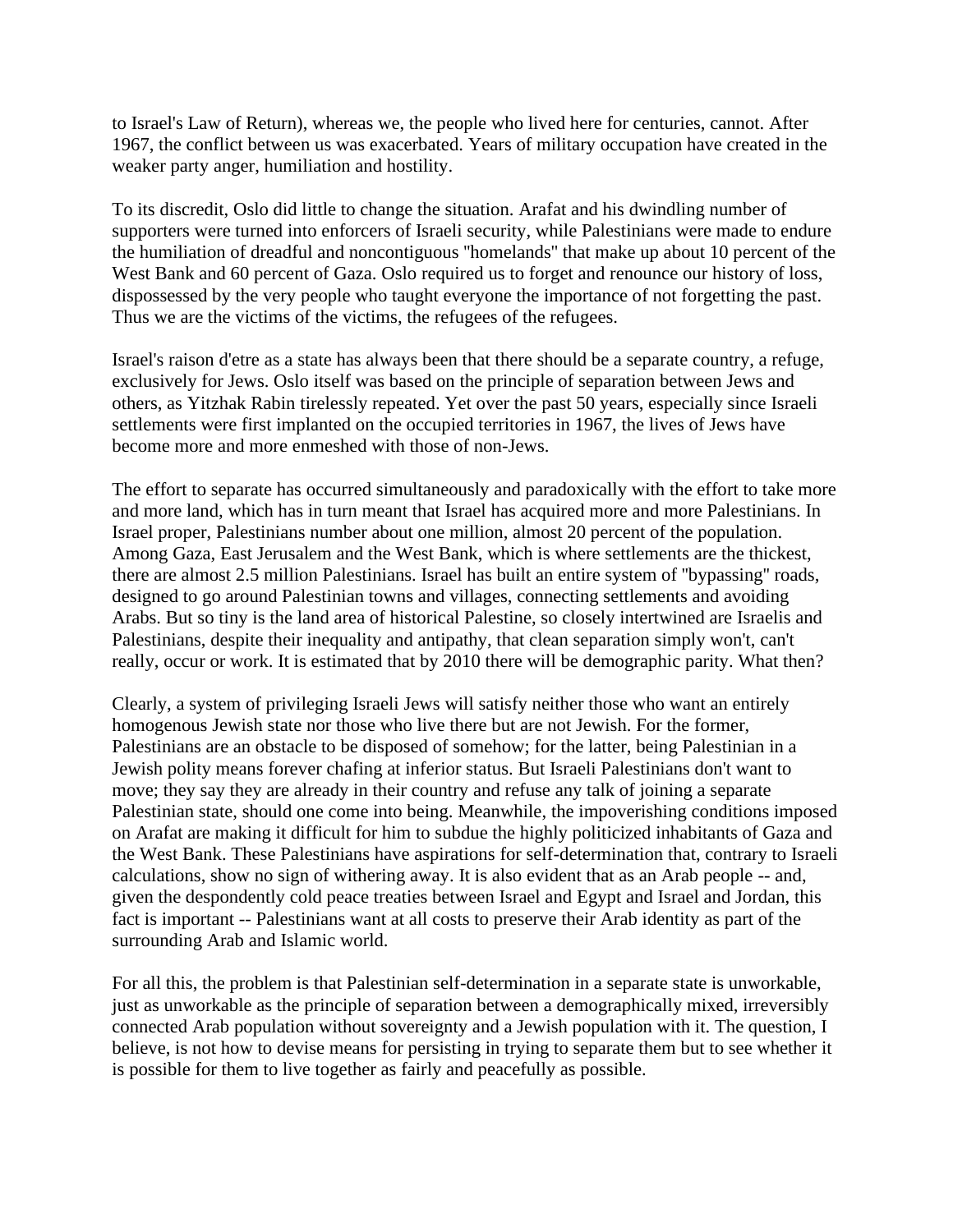What exists now is a disheartening, not to say, bloody, impasse. Zionists in and outside Israel will not give up on their wish for a separate Jewish state; Palestinians want the same thing for themselves, despite having accepted much less from Oslo. Yet in both instances, the idea of a state for ''ourselves'' simply flies in the face of the facts: short of ethnic cleansing or ''mass transfer,'' as in 1948, there is no way for Israel to get rid of the Palestinians or for Palestinians to wish Israelis away. Neither side has a viable military option against the other, which, I am sorry to say, is why both opted for a peace that so patently tries to accomplish what war couldn't.

The more that current patterns of Israeli settlement and Palestinian confinement and resistance persist, the less likely it is that there will be real security for either side. It was always patently absurd for Netanyahu's obsession with security to be couched only in terms of Palestinian compliance with his demands. On the one hand, he and Ariel Sharon crowded Palestinians more and more with their shrill urgings to the settlers to grab what they could. On the other hand, Netanyahu expected such methods to bludgeon Palestinians into accepting everything Israel did, with no reciprocal Israeli measures.

Arafat, backed by Washington, is daily more repressive. Improbably citing the 1936 British Emergency Defense Regulations against Palestinians, he has recently decreed, for example, that it is a crime not only to incite violence, racial and religious strife but also to criticize the peace process. There is no Palestinian constitution or basic law: Arafat simply refuses to accept limitations on his power in light of American and Israeli support for him. Who actually thinks all this can bring Israel security and permanent Palestinian submission?

Violence, hatred and intolerance are bred out of injustice, poverty and a thwarted sense of political fulfillment. Last fall, hundreds of acres of Palestinian land were expropriated by the Israeli Army from the village of Umm al-Fahm, which isn't in the West Bank but inside Israel. This drove home the fact that, even as Israeli citizens, Palestinians are treated as inferior, as basically a sort of underclass existing in a condition of apartheid.

At the same time, because Israel does not have a constitution either, and because the ultra-Orthodox parties are acquiring more and more political power, there are Israeli Jewish groups and individuals who have begun to organize around the notion of a full secular democracy for all Israeli citizens. The charismatic Azmi Bishara, an Arab member of the Knesset, has also been speaking about enlarging the concept of citizenship as a way to get beyond ethnic and religious criteria that now make Israel in effect an undemocratic state for 20 percent of its population.

In the West Bank, Jerusalem and Gaza, the situation is deeply unstable and exploitative. Protected by the army, Israeli settlers (almost 350,000 of them) live as extraterritorial, privileged people with rights that resident Palestinians do not have. (For example, West Bank Palestinians cannot go to Jerusalem and in 70 percent of the territory are still subject to Israeli military law, with their land available for confiscation.) Israel controls Palestinian water resources and security, as well as exits and entrances. Even the new Gaza airport is under Israeli security control. You don't need to be an expert to see that this is a prescription for extending, not limiting, conflict. Here the truth must be faced, not avoided or denied.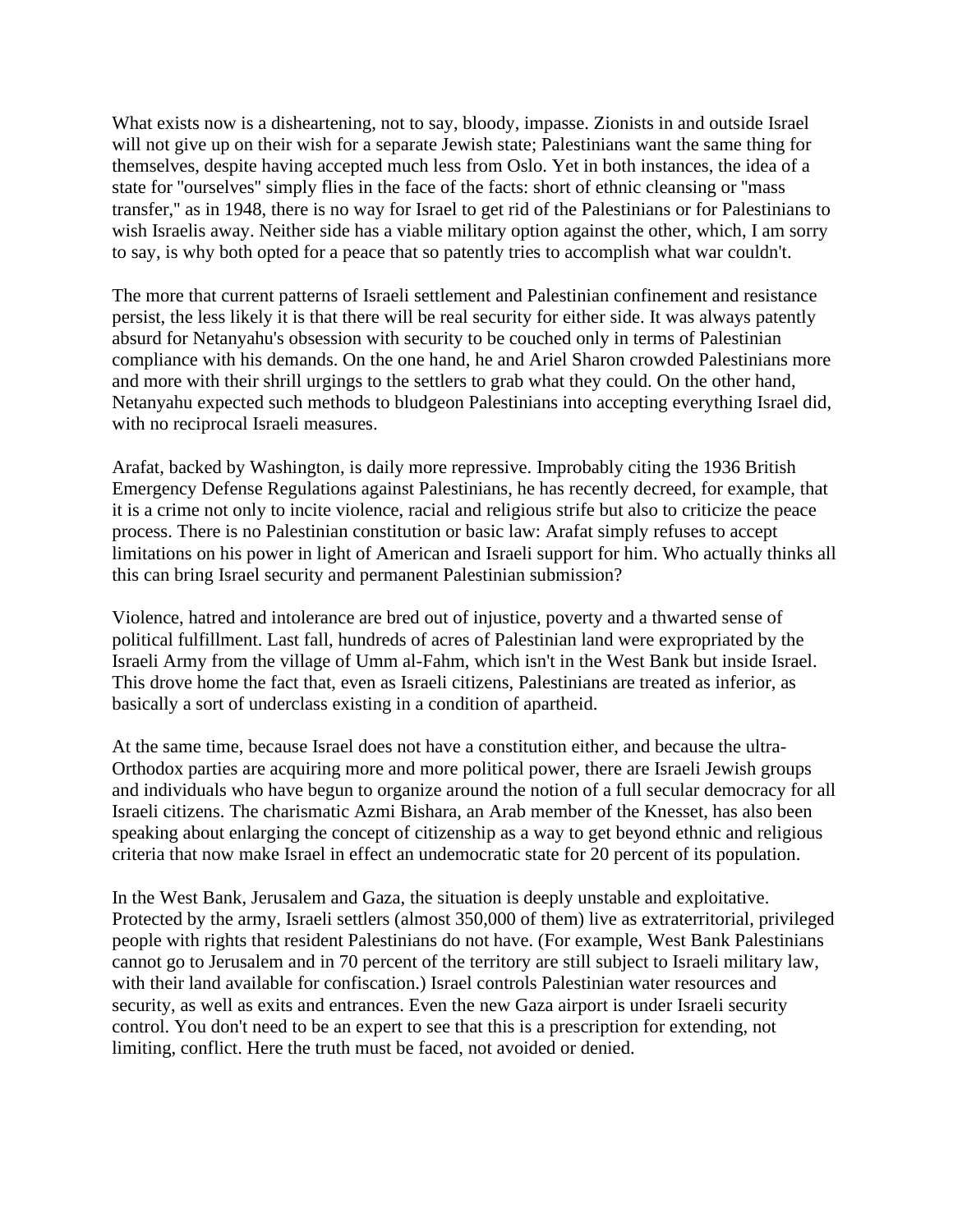There are Israeli Jews today who speak candidly about ''post-Zionism,'' insofar as after 50 years of Israeli history, classic Zionism has neither provided a solution to the Palestinian presence nor an exclusively Jewish presence. I see no other way than to begin now to speak about sharing the land that has thrust us together, sharing it in a truly democratic way, with equal rights for each citizen. There can be no reconciliation unless both peoples, two communities of suffering, resolve that their existence is a secular fact, and that it has to be dealt with as such.

This does not mean a diminishing of Jewish life as Jewish life or a surrendering of Palestinian Arab aspirations and political existence. On the contrary, it means self-determination for both peoples. But it does mean being willing to soften, lessen and finally give up special status for one people at the expense of the other. The Law of Return for Jews and the right of return for Palestinian refugees have to be considered and trimmed together. Both the notions of Greater Israel as the land of the Jewish people given to them by God and of Palestine as an Arab land that cannot be alienated from the Arab homeland need to be reduced in scale and exclusivity.

Interestingly, the millennia-long history of Palestine provides at least two precedents for thinking in such secular and modest terms. First, Palestine is and haas always been a land of many histories; it is a radical simplification to think of it as principally or exclusively Jewish or Arab. While the Jewish presence is longstanding, it is by no means the main one. Other tenants have included Canaanites, Moabites, Jebusites and Philistines in ancient times, and Romans, Ottomans, Byzantines and Crusaders in the modern ages. Palestine is multicultural, multiethnic, multireligious. There is as little historical justification for homogeneity as there is for notions of national or ethnic and religious purity today.

Second, during the interwar period, a small but important group of Jewish thinkers (Judah Magnes, Buber, Arendt and others) argued and agitated for a binational state. The logic of Zionism naturally overwhelmed their efforts, but the idea is alive today here and there among Jewish and Arab individuals frustrated with the evident insufficiencies and depredations of the present. The essence of their vision is coexistence and sharing in ways that require an innovative, daring and theoretical willingness to get beyond the arid stalemate of assertion and rejection. Once the initial acknowledgment of the other as an equal is made, I believe the way forward becomes not only possible but also attractive.

The initial step, however, is a very difficult one to take. Israeli Jews are insulated from the Palestinian reality; most of them say that it does not really concern them. I remember the first time I drove from Ramallah into Israel, thinking it was like going straight from Bangladesh into Southern California. Yet reality is never that neat.

My generation of Palestinians, still reeling from the shock of losing everything in 1948, find it nearly impossible to accept that their homes and farms were taken over by another people. I see no way of evading the fact that in 1948 one people displaced another, thereby committing a grave injustice. Reading Palestinian and Jewish history together not only gives the tragedies of the Holocaust and of what subsequently happened to the Palestinians their full force but also reveals how in the course of interrelated Israeli and Palestinian life since 1948, one people, the Palestinians, has borne a disproportional share of the pain and loss.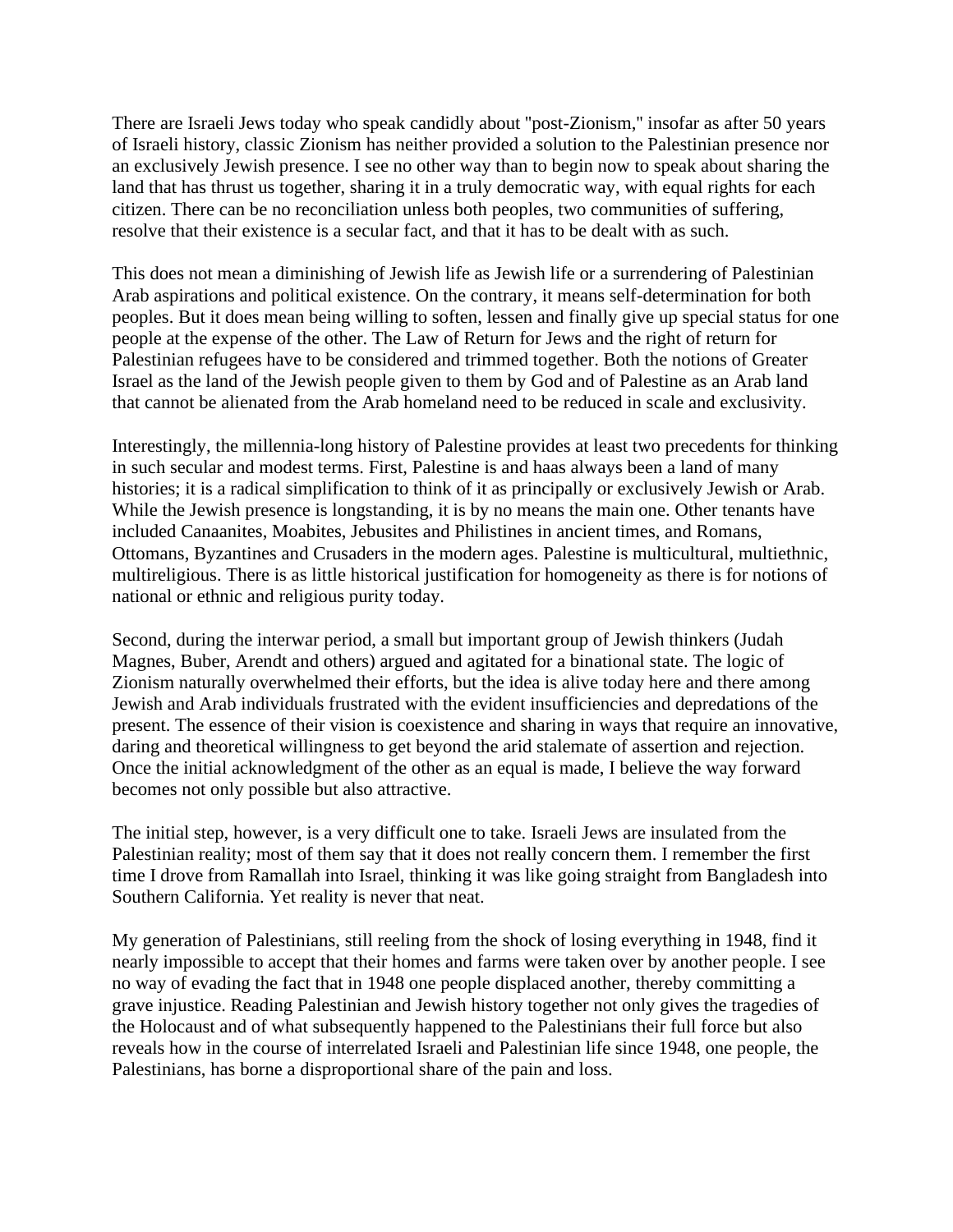Religious and right-wing Israelis and their supporters have no problem with such a formulation. Yes, they say, we won, but that's how it should be. This land is the land of Israel, not of anyone else. I heard those words from an Israeli soldier guarding a bulldozer that was destroying a West Bank Palestinian's field (its owner helplessly watching) to expand a bypass road.

But they are not the only Israelis. For others, who want peace as a result of reconciliation, there is dissatisfaction with the religious parties' increasing hold on Israeli life and Oslo's unfairness and frustrations. Many such Israelis demonstrate against their Government's Palestinian land expropriations and house demolitions. So you sense a healthy willingness to look elsewhere for peace than in land-grabbing and suicide bombs.

For some Palestinians, because they are the weaker party, the losers, giving up on a full restoration of Arab Palestine is giving up on their own history. Most others, however, especially my children's generation, are skeptical of their elders and look more unconventionally toward the future, beyond conflict and unending loss. Obviously, the establishments in both communities are too tied to present ''pragmatic'' currents of thought and political formations to venture anything more risky, but a few others (Palestinian and Israeli) have begun to formulate radical alternatives to the status quo. They refuse to accept the limitations of Oslo, what one Israeli scholar has called ''peace without Palestinians,'' while others tell me that the real struggle is over equal rights for Arabs and Jews, not a separate, necessarily dependent and weak Palestinian entity.

The beginning is to develop something entirely missing from both Israeli and Palestinian realities today: the idea and practice of citizenship, not of ethnic or racial community, as the main vehicle for coexistence. In a modern state, all its members are citizens by virtue of their presence and the sharing of rights and responsibilities. Citizenship therefore entitles an Israeli Jew and a Palestinian Arab to the same privileges and resources. A constitution and a bill of rights thus become necessary for getting beyond Square 1 of the conflict because each group would have the same right to self-determination; that is, the right to practice communal life in its own (Jewish or Palestinian) way, perhaps in federated cantons, with a joint capital in Jerusalem, equal access to land and inalienable secular and juridical rights. Neither side should be held hostage to religious extremists.

Yet feelings of persecution, suffering and victimhood are so ingrained that it is nearly impossible to undertake political initiatives that hold Jews and Arabs to the same general principles of civil equality while avoiding the pitfall of us-versus-them. Palestinian intellectuals need to express their case directly to Israelis, in public forums, universities and the media. The challenge is both to and within civil society, which has long been subordinate to a nationalism that has developed into an obstacle to reconciliation. Moreover, the degradation of discourse -- symbolized by Arafat and Netanyahu trading charges while Palestinian rights are compromised by exaggerated ''security'' concerns -- impedes any wider, more generous perpective from emerging.

The alternatives are unpleasantly simple: either the war continues (along with the onerous cost of the current peace process) or a way out, based on peace and equality (as in South Africa after apartheid) is actively sought, despite the many obstacles. Once we grant that Palestinians and Israelis are there to stay, then the decent conclusion has to be the need for peaceful coexistence